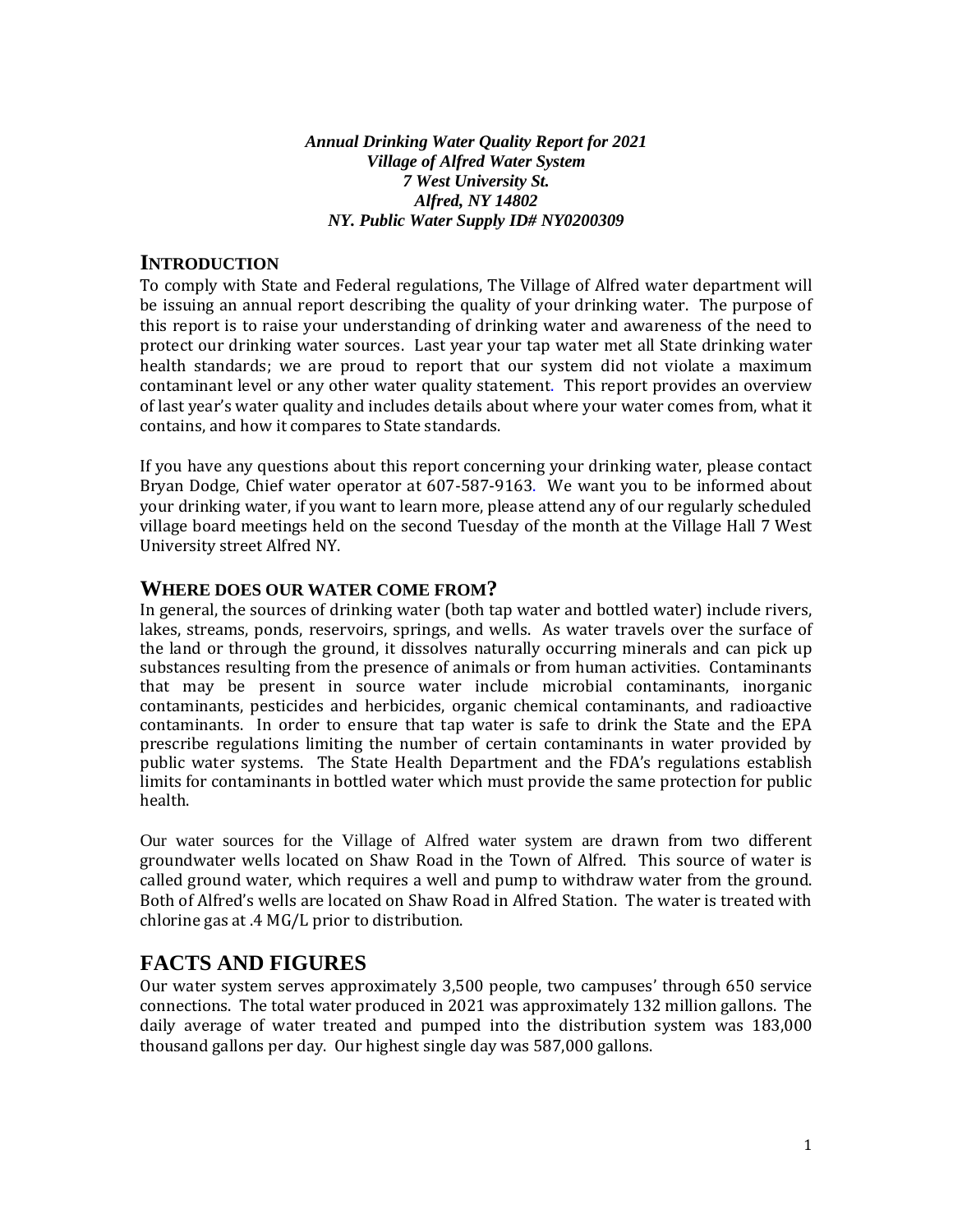#### **ARE THERE CONTAMINANTS IN OUR DRINKING WATER?**

As State regulations require, we routinely test your drinking water for numerous contaminants. These contaminants include total coliform, inorganic compounds, sodium, total trihalomethanes, halo acetic acid, nitrate, lead and copper, volatile organic compounds, arsenic, gross alpha, radium 226, radium 228, uranium, and synthetic organic compounds. In 2021 we were also required to sample PFOA (perfluorooctanoic acid), PFOS (perfluorooctane sulfonate), and 1-4 dioxane. The table presented below depicts which compounds were detected in your drinking water. The State allows us to test for some contaminants less than once per year because the concentrations of these contaminants do not change frequently, some of our data, though representative, is more than one year old.

Please note that all drinking water, (including bottled drinking water) may be reasonably expected to contain at least small amounts of some contaminants. The presence of contaminants does not necessarily indicate that water poses a health risk. More information about contaminants and potential health effects can be obtained by calling the EPA's Safe Drinking Water Hotline (800- 426-4791) or the Allegany County Health Department at 585-268-9250

| <b>Table of Detected Contaminants from Well #1</b> |                            |                   |                                                  |                            |                |                                         |                                                                                                                           |  |
|----------------------------------------------------|----------------------------|-------------------|--------------------------------------------------|----------------------------|----------------|-----------------------------------------|---------------------------------------------------------------------------------------------------------------------------|--|
| Contaminant                                        | <b>Violation</b><br>Yes/No | Date Of<br>Sample | Level<br><b>Detected</b><br>(average)<br>(Range) | Unit<br><b>Measurement</b> | <b>MCLG</b>    | Regulatory<br>limit (MCL,<br>TT, or AL) | Likely source of<br>Contamination                                                                                         |  |
| Sodium*                                            | <b>No</b>                  | 8/25/2021         | 78.7                                             | MG/L                       | N/A            | 1.02                                    | Naturally<br>occurring, road<br>salt, water<br>softeners.                                                                 |  |
| Nitrate                                            | <b>No</b>                  | 8/25/2021         | 1.16                                             | MG/L                       | 10             | 0.0500                                  | Run off of<br>fertilizer use;<br>leaching from<br>septic tanks,<br>sewage; animal<br>waste, erosion of<br>natural deposit |  |
| <b>Barium</b>                                      | <b>No</b>                  | 8/21/2019         | 0.122                                            | MG/L                       | $\overline{2}$ | $\overline{2}$                          | Dischage of<br>drilling waste;<br>Discharge from<br>metal refiners,<br>erosion of natural<br>deposits                     |  |
| Chromium                                           | <b>No</b>                  | 8/21/2019         | 0.0036                                           | MG/L                       | 100            | 100                                     | Discharge from<br>steel and pulp<br>mills; Erosion of<br>natural deposits.                                                |  |
| Nickel                                             | <b>No</b>                  | 8/21/2019         | 0.0019                                           | MG/L                       | N/A            | N/A                                     | N/A                                                                                                                       |  |
| Gross Alpha                                        | No                         | 08/21/2019        | 0.233                                            | pCI/L                      | 15             | 15                                      | Erosion of natural<br>deposits.                                                                                           |  |
| Radium-226                                         | No                         | 08/21/2019        | 0.598                                            | pCI/L                      | 15             | 15                                      | Erosion of natural<br>deposits.                                                                                           |  |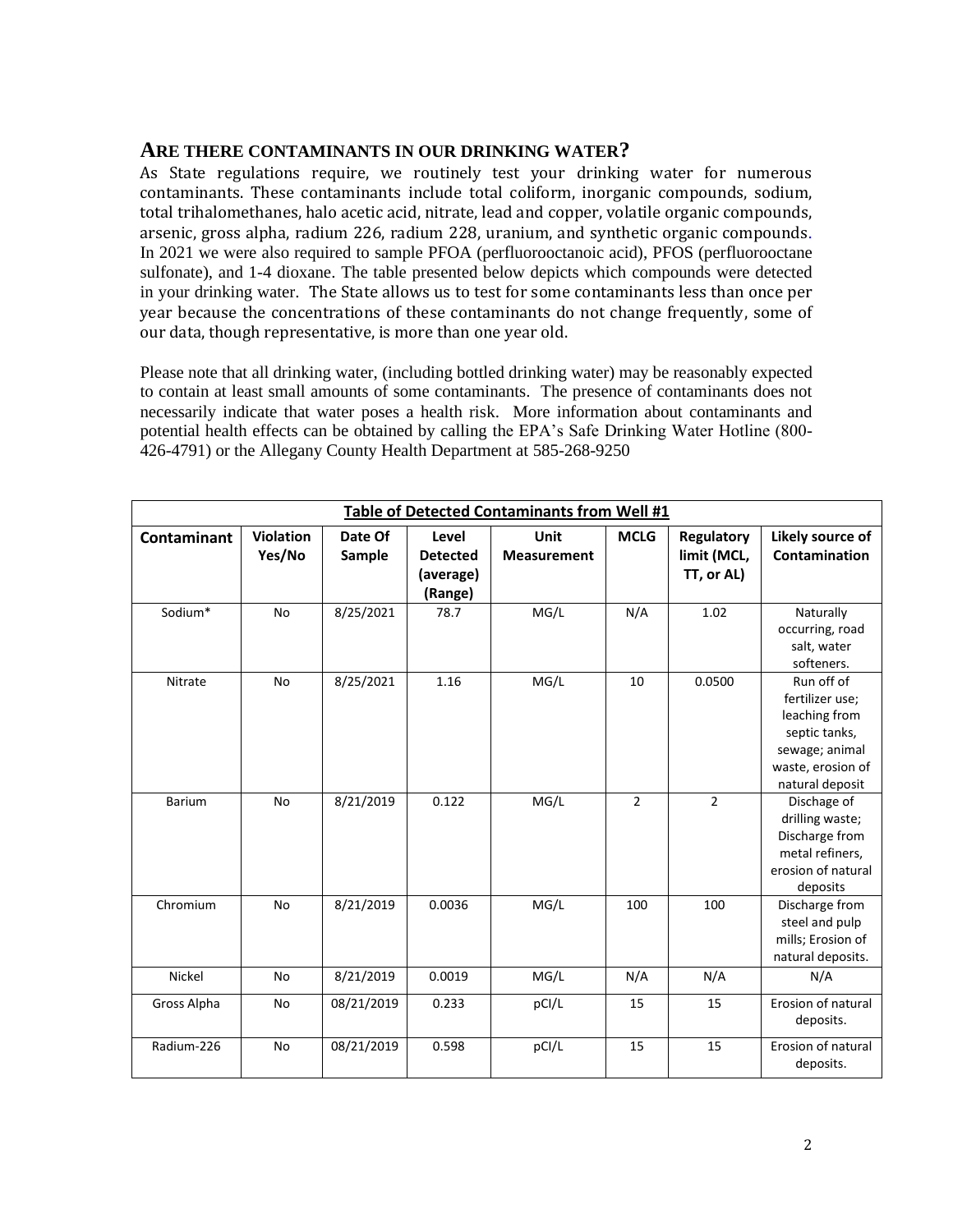| Radium-228     | No | 08/21/2019 | 0.57  | pCi/L | 15 | 15 | Erosion of natural<br>deposits. |
|----------------|----|------------|-------|-------|----|----|---------------------------------|
| <b>Uranium</b> | No | 08/21/2019 | 0.799 | pCi/L | 30 | 30 | Erosion of natural<br>deposits. |

| <b>Table of Detected Contaminants from Well #2</b> |                  |            |                 |                    |                |                |                    |  |
|----------------------------------------------------|------------------|------------|-----------------|--------------------|----------------|----------------|--------------------|--|
| <b>Contaminant</b>                                 | <b>Violation</b> | Date Of    | Level           | <b>Unit</b>        | <b>MCLG</b>    | Regulatory     | Likely source of   |  |
|                                                    | Yes/no           | Sample     | <b>Detected</b> | <b>Measurement</b> |                | limit (MCL,    | Contamination      |  |
|                                                    |                  |            | (average)       |                    |                | TT, or AL      |                    |  |
|                                                    |                  |            | (Range)         |                    |                |                |                    |  |
| Sodium*                                            | <b>No</b>        | 10/27/2021 | 171             | MG/L               | N/A            | 1.02           | Naturally          |  |
|                                                    |                  |            |                 |                    |                |                | occurring, road    |  |
|                                                    |                  |            |                 |                    |                |                | salt, water        |  |
|                                                    |                  |            |                 |                    |                |                | softeners.         |  |
| Nitrate                                            | <b>No</b>        | 10/27/2021 | 1.26            | MG/L               | 10             | 0.0500         | Run off of         |  |
|                                                    |                  |            |                 |                    |                |                | fertilizer use;    |  |
|                                                    |                  |            |                 |                    |                |                | leaching from      |  |
|                                                    |                  |            |                 |                    |                |                | septic tanks,      |  |
|                                                    |                  |            |                 |                    |                |                | sewage; animal     |  |
|                                                    |                  |            |                 |                    |                |                | waste, erosion of  |  |
|                                                    |                  |            |                 |                    |                |                | natural deposit    |  |
| <b>Barium</b>                                      | <b>No</b>        | 8/21/2019  | 0.152           | MG/L               | $\overline{2}$ | $\overline{2}$ | Discharge of       |  |
|                                                    |                  |            |                 |                    |                |                | drilling waste;    |  |
|                                                    |                  |            |                 |                    |                |                | Discharge from     |  |
|                                                    |                  |            |                 |                    |                |                | metal refiners,    |  |
|                                                    |                  |            |                 |                    |                |                | erosion of natural |  |
|                                                    |                  |            |                 |                    |                |                | deposits           |  |
| Nickel                                             | <b>No</b>        | 8/21/2019  | 0.0016          | MG/L               | N/A            | N/A            | N/A                |  |
| Gross Alpha                                        | <b>No</b>        | 08/21/2019 | 1.47            | pCI/L              | 15             | 15             | Erosion of natural |  |
|                                                    |                  |            |                 |                    |                |                | deposits.          |  |
| Radium-226                                         | No               | 08/21/2019 | 0.627           | pCI/L              | 15             | 15             | Erosion of natural |  |
|                                                    |                  |            |                 |                    |                |                | deposits.          |  |
| Radium-228                                         | <b>No</b>        | 08/21/2019 | 1.1             | pCi/L              | 15             | 15             | Erosion of natural |  |
|                                                    |                  |            |                 |                    |                |                | deposits.          |  |
| Uranium                                            | <b>No</b>        | 08/21/2019 | 0.749           | pCi/L              | 30             | 30             | Erosion of natural |  |
|                                                    |                  |            |                 |                    |                |                | deposits.          |  |
|                                                    |                  |            |                 |                    |                |                |                    |  |

\* Water containing more than 20 mg/l of sodium should not be used for drinking by people on severely restricted sodium diets. Water containing more than 270 mg/l of sodium should not be used for drinking by people on moderately restricted sodium diets.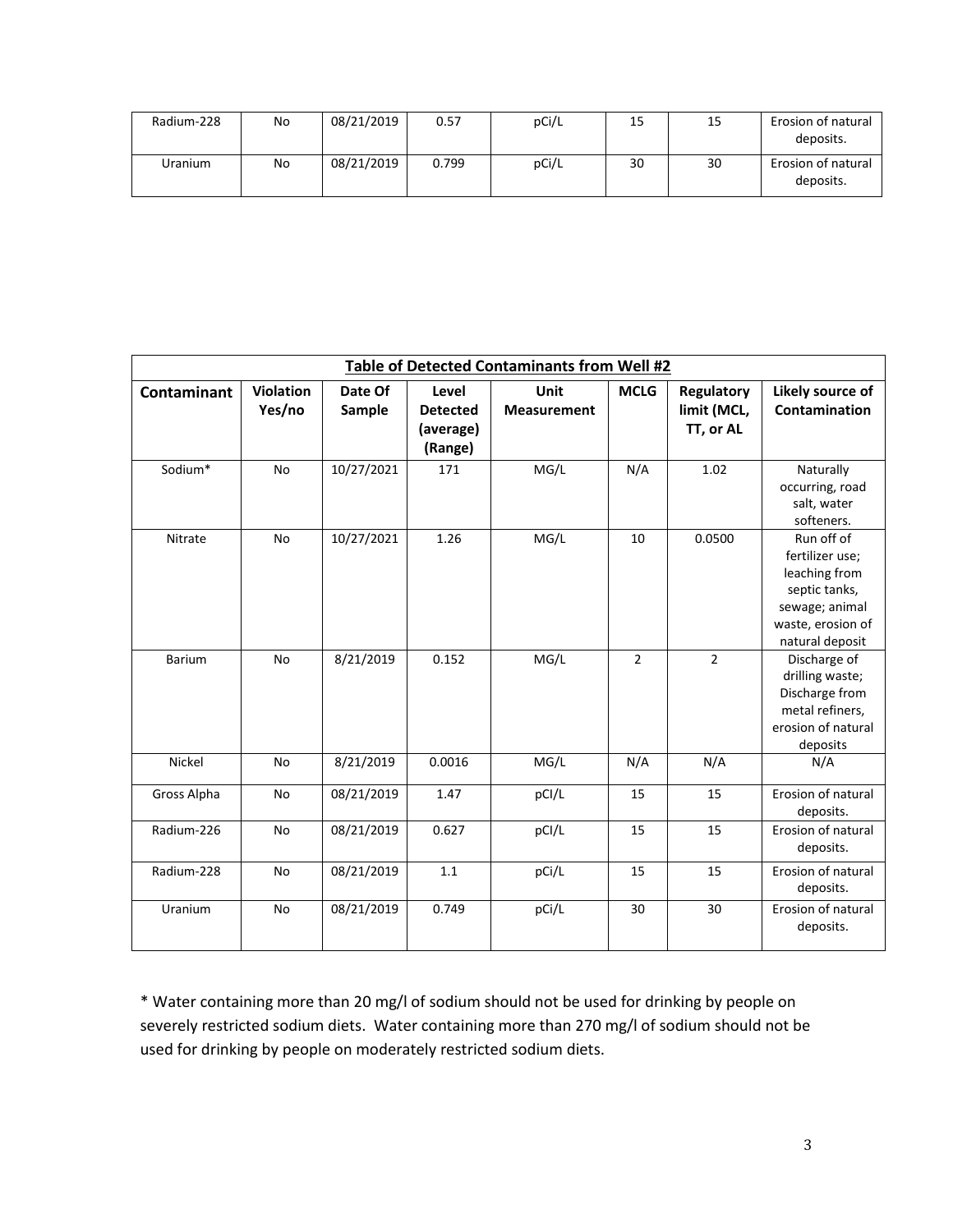| Contaminant | <b>Violation</b><br>Yes/No | Date of<br>sample | Level<br><b>Detected</b><br>(Average)<br>(Range) | Unit<br>measurement | <b>MCLG</b>  | Regulatory<br>limit | Likely source of<br>contamination                                                  |
|-------------|----------------------------|-------------------|--------------------------------------------------|---------------------|--------------|---------------------|------------------------------------------------------------------------------------|
| Lead        | No                         | 07/22/20<br>20    | 0.0084                                           | MG/L                | $\mathbf{0}$ | AL 0.015            | Corrosion of<br>household<br>plumbing<br>system; Erosion<br>of natural<br>deposits |
| Copper      | N <sub>o</sub>             | 07/22/20<br>20    | 0.140                                            | MG/L                | 1.3          | AL 1.3              | Corrosion of<br>galvanized pipes;<br>Leaching from<br>wood<br>preservatives.       |

**Table of Detected Contaminants from Lead and Copper**

(If present, elevated levels of lead can be serious health problem, especially for pregnant women, infants, and young children. It is possible that lead levels at your home may be higher than at other homes in the community as a result of materials used in your home's plumbing. Village of Alfred is responsible for providing high quality drinking water but cannot control the variety of materials used in plumbing components. When your water has been sitting for several hours, you can minimize the potential for lead exposure by flushing your tap for 30 seconds to 2 minutes before using water for drinking or cooking. If you are concerned about lead in your water, you may wish to have your water tested. Information on lead in drinking water, testing methods, and steps you can take to minimize exposure is available from the Safe Drinking Water Hotline (1-800-426-4791) or at http://www.epa.gov/safewater/lead.)

\*All contaminants below the detections limit do not need to be reported"

1 – The level presented represents the 90th percentile of the 25 sites tested. A percentile is a value on a scale of 100 that indicates the percent of a distribution that is equal to or below it. The 90<sup>th</sup> percentile for lead detection was 0.01087 MG/L. The range of detection for Lead was 0.0011 mg/l to 0.0454 mg/l. The 90<sup>th</sup> percentile is equal to or greater than 90% of the copper values detected at your water system. The 90th Percentile for copper was detected at 0.2455 MG/L. The range of detection for copper was  $0.0229$  mg/l to  $0.358$  mg/l. The action level for both Lead and Copper were not exceeded.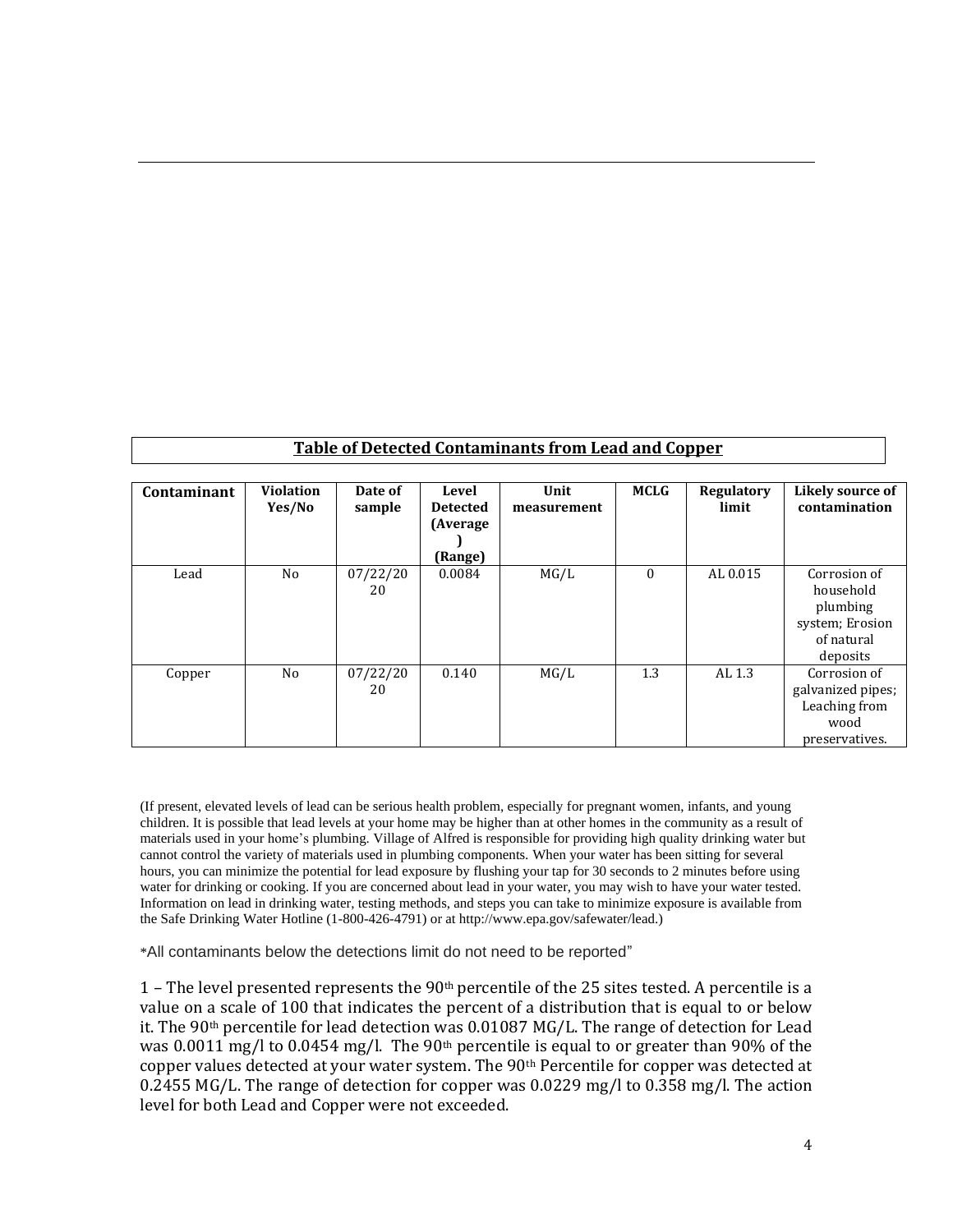| <b>Table of Detected Contaminants</b>   |                                    |                          |                                                 |                                |             |                                         |                                                                                                                                                                             |  |  |
|-----------------------------------------|------------------------------------|--------------------------|-------------------------------------------------|--------------------------------|-------------|-----------------------------------------|-----------------------------------------------------------------------------------------------------------------------------------------------------------------------------|--|--|
| Contaminant                             | Violati<br>on<br>Yes/N<br>$\bf{0}$ | Date of<br><b>Sample</b> | Level<br><b>Detected</b><br>(Average<br>(Range) | Unit<br><b>Measure</b><br>ment | <b>MCLG</b> | Regulatory<br>limit (MCL,<br>TT, or AL) | <b>Likely source</b><br>of<br>contaminatio<br>n                                                                                                                             |  |  |
| <b>Total Trihalomethanes</b>            | No                                 | 08/25/2021               | .00648                                          | mg/l                           | .08         | .000500                                 | By-product of<br>drinking<br>water<br>chlorination<br>needed to kill<br>harmful<br>organisms.<br>TTHMs are<br>formed when<br>source water<br>contains<br>organic<br>matter. |  |  |
| <b>Total Haloacetic Acids</b><br>(HAA5) | No                                 | 08/25/2021               | 1.90                                            | Ug/l                           | 60.0        | 1.00                                    | By-product of<br>drinking<br>water<br>chlorination<br>needed to kill<br>harmful<br>organisms.                                                                               |  |  |

*Maximum Residual Disinfectant Level (MRDL).:* The highest level of a disinfectant allowed in drinking water. There is convincing evidence that addition of disinfectant is necessary for control of microbial contaminants.

*Maximum Residual Disinfectant Level Goal (MRDLG).:* The Level of a drinking water disinfectant below which there is no known or expected risk to health. MRDLGs do not reflect the benefits of the use of disinfectants to control microbial contamination.

*Maximum Contaminant Level* **(**MCL): The highest level of a contaminant that is allowed in drinking water. MCLs are set as close to the MCLGs as feasible.

*Maximum Contaminant Level Goal* (MCLG): The level of a contaminant in drinking water below which there is no known or expected risk to health. MCLGs allow for a margin of safety.

*Action Level* **(**AL): The concentration of a contaminant which, if exceeded, triggers treatment or other requirements which a water system must follow..

*Milligrams per liter* (mg/l): Corresponds to one part of liquid in one million parts of liquid (parts per million - ppm).

*Micrograms per liter*  $\left(\frac{ug}{l}\right)$ : Corresponds to one part of liquid in one billion parts of liquid (parts per billion - ppb).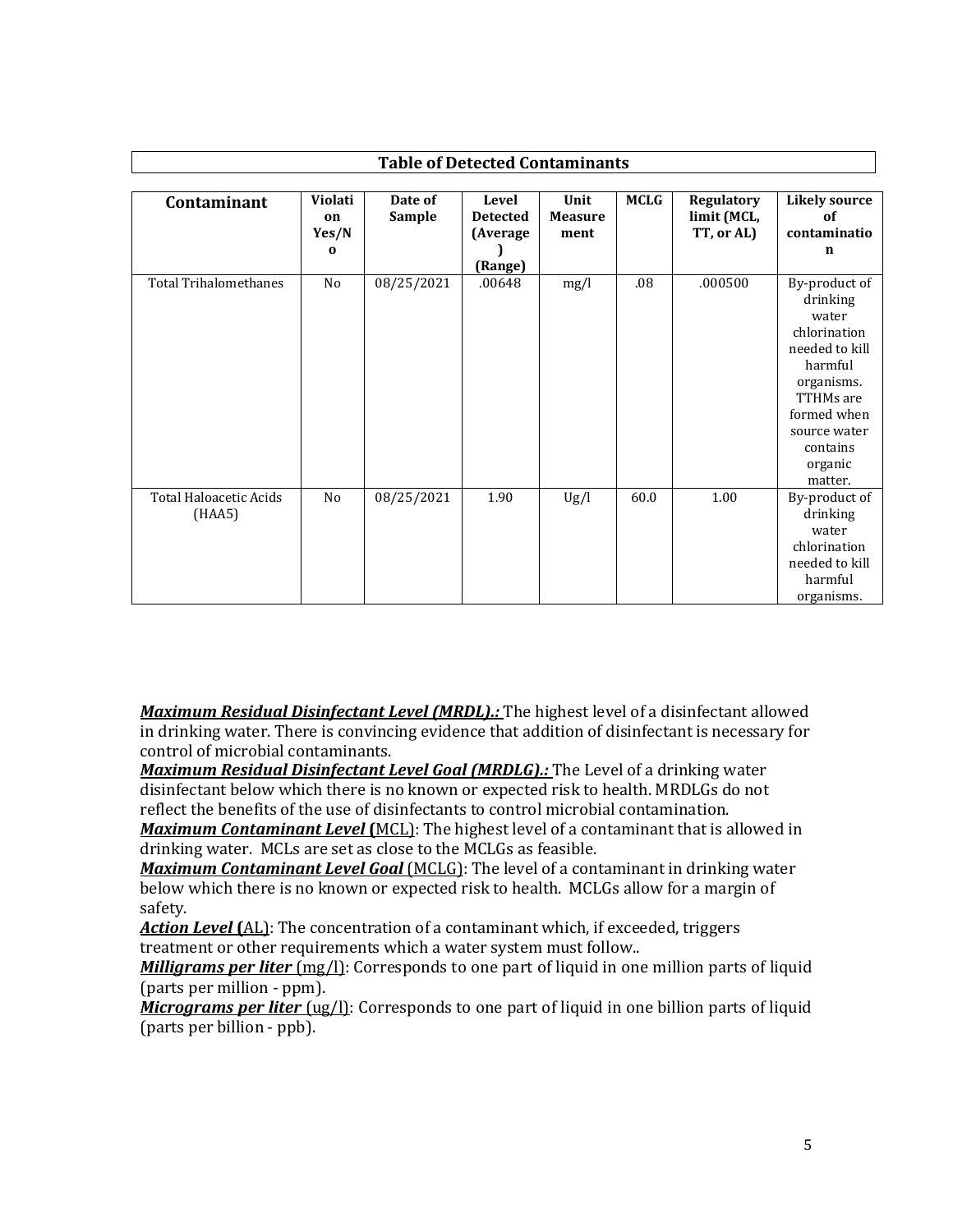## **WHAT DOES THIS INFORMATION MEAN?**

We have learned through testing that some contaminants have been detected; however, these contaminants were detected below the level allowable by the State. We are required to monitor your drinking water for specific contaminants on a regular basis. Results of regular monitoring are an indicator or whether your drinking water meets health standards.

## **Do I Need to Take Special Precautions?**

Although our drinking water met or exceeded state and federal regulations, some people may be more vulnerable to disease causing microorganisms or pathogens in drinking water than the general population. Immuno-compromised persons such as persons with cancer undergoing chemotherapy, persons who have undergone organ transplants, people with HIV/AIDS or other immune system disorders, some elderly, and infants can be particularly at risk from infections. These people should seek advice from their health care provider about their drinking water. EPA/CDC guidelines on appropriate means to lessen the risk of infection by Cryptosporidium, Giardia and other microbial pathogens are available from the Safe Drinking Water Hotline (800- 426-4791).

# **WHY SAVE WATER AND HOW TO AVOID WASTING IT?**

Although our system has an adequate amount of water to meet present and future demands, there are several reasons why it is important to conserve water:

- Saving water saves energy and some of the costs associated with both of these necessities of life
- Saving water reduces the cost of energy required to pump water and the need to construct costly new wells, pumping systems and water towers; and
- Saving water lessens the strain on the water system during a dry spell or drought, helping to avoid severe water use restrictions so that essential fire fighting needs are met.

You can play a role in conserving water by becoming conscious of the amount of water your household is using and by looking for ways to use less whenever you can. It is not hard to conserve water, conservation tips include:

- Automatic dishwashers use 15 gallons for every cycle, regardless of how many dishes are loaded. So get a run for your money and load it to capacity.
- Turn off the tap when brushing your teeth.
- Check every faucet in your home for leaks. Just a slow drip can waste 15 to 20 gallons a day. Fix it up and you can save almost 6,000 gallons per year.
- Check your toilets for leaks by putting a few drops of food coloring in the tank, watch for a few minutes to see if the color shows up in the bowl. It is not uncommon to lose up to 100 gallons a day from one of these otherwise invisible toilet leaks. Fix it and you save more than 30,000 gallons a year.
- Use your water meter to detect hidden leaks. Simply turn off all taps and water using appliances, then check the meter after 15 minutes, if it moved, you have a leak.
- *Closing*